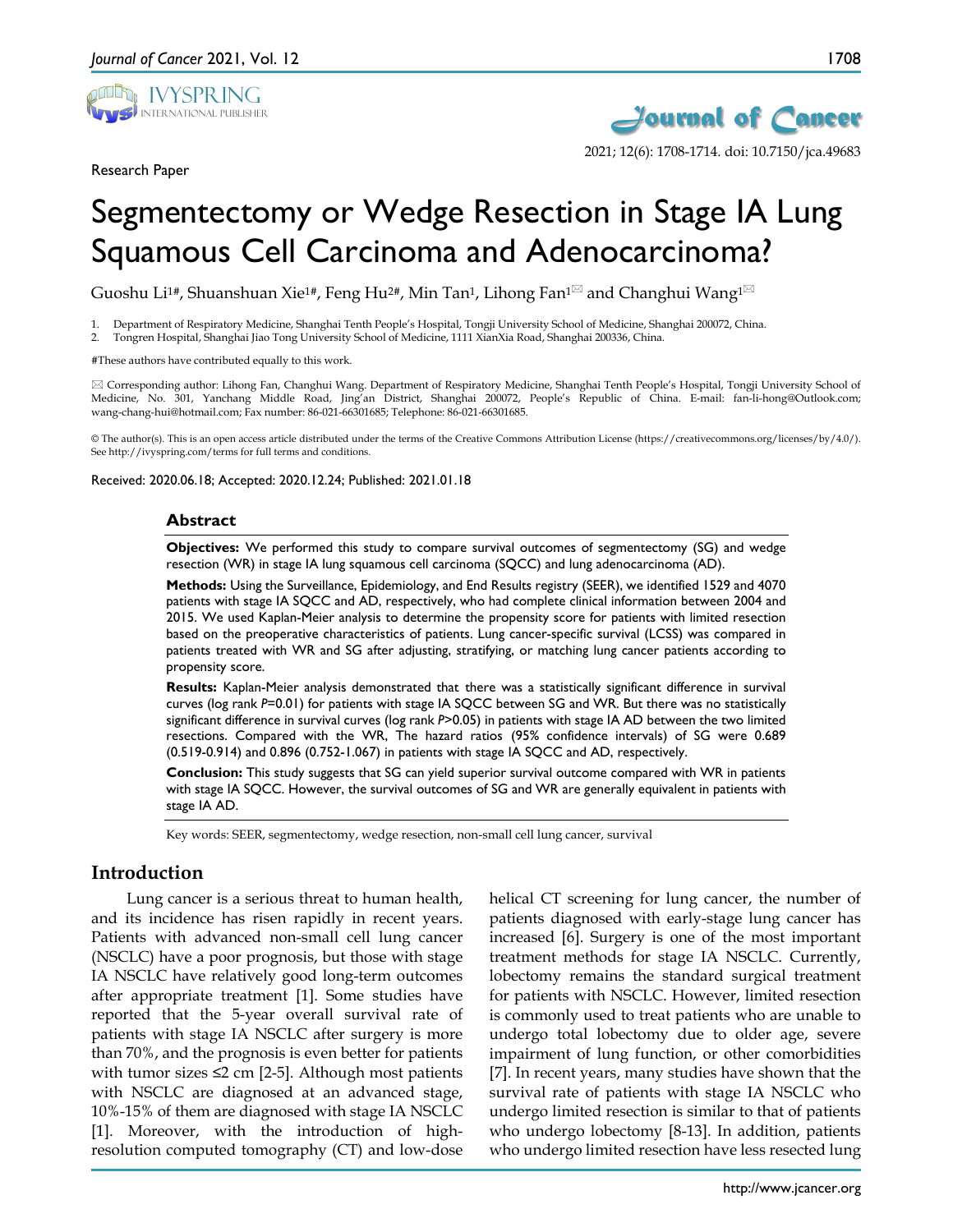tissue and greater retention of lung function than those who undergo conventional lobectomy, which provides an opportunity for subsequent surgery if a second primary lung cancer occurs [14]. Therefore, limited resection has become an important treatment for patients with stage IA NSCLC.

Limited resection methods include wedge resection (WR) and segmentectomy (SG). SG, as an anatomic resection, has been thought as a preferred approach compared to WR in patients with stage IA NSCLC [15]. However, due to the quality of life in patients receiving SG was not as good as patients undergoing WR [16, 17], the option of WR or SG should be more cautious for patients. Previous studies have compared survival rates between the two types of limited resection primarily based on variables such as tumor size, differentiation grade, age, and so on, but less on the pathology subtypes of NSCLC. This study was to compare survival outcomes of WR and SG by comparing with lung cancer-specific survival (LCSS) in patients with stage IA lung squamous cell carcinoma (SQCC) or lung adenocarcinoma (AD), the major pathology subtypes of NSCLC.

# **Methods**

#### **Data source**

This retrospective study was conducted to assess the relationship between two types of limited resection and the survival rate in patients with IA stage SQCC or AD, using data from the Surveillance, Epidemiology, and End Results (SEER) database. The SEER project is maintained by the National Cancer Institute in the United States (US). SEER includes a population-based cancer registry, established in 1973, which accounts for approximately 10% of the US population [18].

## **Study population**

We limited the cohort to patients with stage IA SQCC or AD  $(≤3$  cm in tumor size) diagnosed between 2004 and 2015. All included patients underwent WR or SG; the complete information of all included patients was available in the SEER database. Figure 1 shows a flow chart of the literature search for analyses based on the SEER database. Initially, 68,282 patients with IA stage lung cancer were identified. A total 66,312 patients with NSCLC were included, after excluding the following patients: 1,185 patients with small cell lung cancer, 66 with carcinoma not otherwise specified (NOS), 179 with large cell carcinoma, 371 with adenosquamous carcinoma and 169 patients with other cancers. We included 21,385 patients with NSCLC who were treated surgically, after excluding the following patients: 191 patients who underwent unknown surgery; 23,493 with no

surgery; 9 with local tumor destruction or excision NOS; 120 with surgery NOS; 509 with laser ablation, cryosurgery, or radiofrequency ablation; 20,459 who underwent lobectomy with mediastinal lymph node dissection, plus pleura or diaphragm; and 146 patients with excision or resection of less than one lobe NOS. Finally, a total of 5,599 patients with stage IA SQCC or AD who were treated with limited resection were included in the analysis, after excluding 15,786 patients with NA not the first tumor.

#### **Clinicopathological data**

According to histologic type, histologic codes were classified as follows: (1) SQCC: 8052, 8070–8075, 8083, 8084, 8123, (2) AD: 8244, 8245, 8250–8255, 8260, 8290, 8310, 8323, 8333, 8480, 8481, 8490, 8507, 8550, 8570, 8571, 8574, and 8576. Based on information of the SEER site-specific surgical variables, all 5,599 included patients with stage IA SQCC or AD were classified as having undergone WR (SEER surgical code 21) or SG (SEER surgical code 22).

## **Statistical analyses**

Classification variables were compared using the Pearson's chi-squared test. Kaplan-Meier analysis and the log-rank test were used to compare survival between the WR group and the SG group. Propensity score methods were used to control the potential differences in baseline characteristics of the included patients. Cox regression was performed to assess whether the baseline covariates of the two groups were balanced after adjusting for the estimated propensity scores. Statistical significance was set at a two-tailed *P* value <0.05. Data were analyzed using IBM SPSS version 20.0 (IBM Corp, Armonk, NY, USA).

# **Results**

## **Study cohort characteristics**

We identified 5,599 limited resection patients with stage IA SQCC or AD, of whom 4,394 (78.5%) and 1,205 (21.5%) underwent WR and SG, respectively, as a primary treatment from 2004 to 2015. Table 1 shows the baseline characteristics of all patients. Kaplan–Meier analyses demonstrated that there were no statistically significant differences in LCSS with regard to tumor location (*P=*0.996), marital status (*P*=0.482), laterality (*P*=0.854) and high school education (*P=*0.079) between the two groups. However, significant differences in LCSS were found with respect to age (*P*<0.001), sex (*P*<0.001), tumor size (*P*<0.001), differentiation grade (*P*<0.001), histologic type (*P*<0.001), radiotherapy (*P*<0.001), and chemotherapy (*P*<0.001) (Table 1).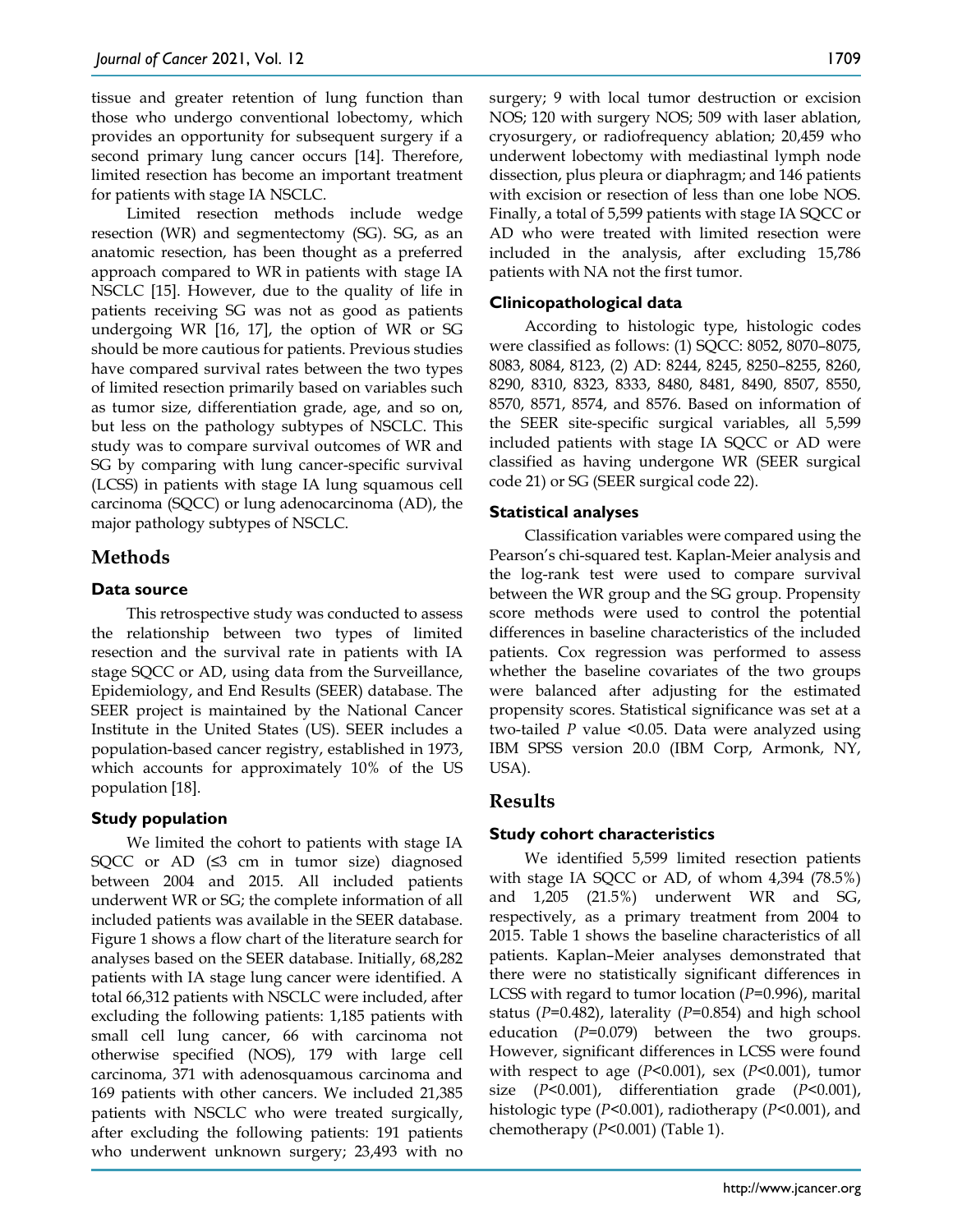**Table 1.** Baseline characteristics of patients with stage IA non-small cell lung cancer treated with limited resection in the Surveillance, Epidemiology and End Results (SEER) program, 2004-2015

| Characteristics              | Wedge resection |      | Segmentectomy  |      | $\boldsymbol{P}$ |
|------------------------------|-----------------|------|----------------|------|------------------|
|                              | Number<br>%     |      | Number<br>%    |      |                  |
| Age, year                    |                 |      |                |      | < 0.001          |
| $<$ 45                       | 35              | 0.8  | 12             | 1.0  |                  |
| ≥45, <55                     | 271             | 6.2  | 72             | 6.0  |                  |
| ≥55, ≤65                     | 950             | 21.6 | 276            | 22.9 |                  |
| ≥65, <75                     | 1734            | 39.5 | 487            | 40.4 |                  |
| >75                          | 1404            | 31.9 | 358            | 29.7 |                  |
| Sex                          |                 |      |                |      | < 0.001          |
| Female                       | 2462            | 56.0 | 714            | 59.3 |                  |
| Male                         | 1932            | 44.0 | 491            | 40.7 |                  |
| Tumor size, cm               |                 |      |                |      | < 0.001          |
| $\leq 1$                     | 893             | 20.3 | 167            | 13.9 |                  |
| >1, ≤2                       | 2484            | 56.5 | 697            | 57.8 |                  |
| >2, ≤3                       | 1017            | 23.2 | 341            | 28.3 |                  |
| <b>Tumor</b> location        |                 |      |                |      | 0.996            |
| Upper lobe                   | 2837            | 64.5 | 707            | 58.6 |                  |
| Middle lobe                  | 178             | 4.1  | 26             | 2.2  |                  |
| Lower lobe                   | 1331            | 30.3 | 465            | 38.6 |                  |
| Not otherwise specified      | 37              | 0.8  | 5              | 0.4  |                  |
| Overlapping lesion           | 11              | 0.3  | $\overline{2}$ | 0.2  |                  |
| Differentiation grade        |                 |      |                |      | < 0.001          |
| Well differentiated          | 1054            | 24.0 | 278            | 23.1 |                  |
| Moderately differentiated    | 1886            | 42.9 | 575            | 47.7 |                  |
| Poorly differentiated        | 1081            | 24.6 | 263            | 21.8 |                  |
| Undifferentiated             | 373             | 8.5  | 89             | 7.4  |                  |
| Laterality                   |                 |      |                |      | 0.854            |
|                              | 2499            | 56.9 | 619            | 51.4 |                  |
| Right-origin of primary      |                 |      |                | 48.6 |                  |
| Left origin of primary       | 1895            | 43.1 | 586            |      |                  |
| Histologic type              |                 |      |                |      | < 0.001          |
| Adenocarcinoma               | 3163            | 72.0 | 907            | 75.3 |                  |
| Squamous cell carcinoma      | 1231            | 28.0 | 298            | 24.7 |                  |
| Radiotherapy                 |                 |      |                |      | < 0.001          |
| Yes                          | 223             | 5.1  | 36             | 3.0  |                  |
| No                           | 4143            | 94.3 | 1165           | 96.7 |                  |
| Others                       | 28              | 0.6  | 4              | 0.3  |                  |
| Chemotherapy                 |                 |      |                |      | < 0.001          |
| Yes                          | 170             | 3.9  | 36             | 3.0  |                  |
| No                           | 4224            | 96.1 | 1169           | 97.0 |                  |
| Marital status               |                 |      |                |      | 0.482            |
| Married                      | 2363            | 53.8 | 680            | 56.4 |                  |
| Single                       | 453             | 10.3 | 137            | 11.4 |                  |
| Divorced                     | 592             | 13.5 | 135            | 11.2 |                  |
| Widowed                      | 981             | 22.3 | 251            | 20.8 |                  |
| Unmarried or domestic        | 5               | 0.1  | $\overline{2}$ | 0.2  |                  |
| partner                      |                 |      |                |      |                  |
| <b>High school education</b> |                 |      |                |      | 0.079            |
| $\geq$ 21                    | 793             | 18.0 | 244            | 20.2 |                  |
| 13-20                        | 1304            | 29.7 | 279            | 23.2 |                  |
| $7-12.9$                     | 1963            | 44.7 | 567            | 47.1 |                  |
| $<$ 7                        | 334             | 7.6  | 115            | 9.5  |                  |

Subsequent analysis using a Cox model, which included above seven significant covariates, showed that there were no statistically significant differences for histologic type (*P*=0.263) in patients with stage IA SQCC or AD. However, there were statistically significant differences for age (*P*<0.001), sex (*P*<0.001), tumor size (*P*<0.001), differentiation grade (*P*<0.001), radiotherapy (*P*<0.001), chemotherapy (*P*<0.001), and resection (*P*=0.013) (Table 2). These outcomes demonstrate that the prognoses of patients with stage IA SQCC or AD are related to the followed factors: age, sex, tumor size, differentiation grade, radiotherapy, chemotherapy, and limited resection, but are not related to these factors: tumor location,

| Table 2. Multivariate analysis using a cox proportional hazards |  |  |  |
|-----------------------------------------------------------------|--|--|--|
| model in patients with stage IA non-small cell lung cancer      |  |  |  |

marital status and laterality.

| Variable                  | Multivariate analysis |                    |                  |  |  |
|---------------------------|-----------------------|--------------------|------------------|--|--|
|                           | <b>HR</b>             | 95% CI             | $\boldsymbol{P}$ |  |  |
| Sex                       |                       |                    |                  |  |  |
| Female                    | Reference             |                    |                  |  |  |
| Male                      | 1.296                 | 1.152 to 1.457     | < 0.001          |  |  |
| Differentiation grade     |                       |                    | < 0.001          |  |  |
| Well differentiated       | Reference             |                    |                  |  |  |
| Moderately differentiated | 1.644                 | 1.377 to 1.964     | < 0.001          |  |  |
| Poorly differentiated     | 1.929                 | 1.592 to 2.339     | < 0.001          |  |  |
| Undifferentiated          | 1.568                 | 1.216 to 2.023     | 0.001            |  |  |
| Histologic type           |                       |                    |                  |  |  |
| Adenocarcinoma            | Reference             |                    |                  |  |  |
| Squamous cell carcinoma   | 1.077                 | 0.945 to 1.228     | 0.263            |  |  |
| <b>Limited resection</b>  |                       |                    |                  |  |  |
| Wedge resection           | Reference             |                    |                  |  |  |
| Segmentectomy             | 0.827                 | 0.712 to 0.960     | 0.013            |  |  |
| Radiotherapy              |                       |                    | < 0.001          |  |  |
| Yes                       | Reference             |                    |                  |  |  |
| No                        | 0.648                 | 0.520 to 0.807     | < 0.001          |  |  |
| Others                    | 1.166                 | 0.585 to 2.322     | 0.662            |  |  |
| Chemotherapy              |                       |                    |                  |  |  |
| Yes                       | Reference             |                    |                  |  |  |
| No                        | 0.566                 | $0.452$ to $0.709$ | < 0.001          |  |  |
| Tumor size, cm            |                       |                    | < 0.001          |  |  |
| $\leq 1$                  | Reference             |                    |                  |  |  |
| $>1, \le 2$               | 1.247                 | 1.045 to 1.488     | 0.014            |  |  |
| $>2, \leq 3$              | 1.685                 | 1.393 to 2.039     | < 0.001          |  |  |
| Age, year                 |                       |                    | < 0.001          |  |  |
| $<$ 45                    | Reference             |                    |                  |  |  |
| ≥45, <55                  | 1.892                 | 0.757 to 4.728     | 0.172            |  |  |
| $\geq 55, \leq 65$        | 1.875                 | 0.772 to 4.554     | 0.165            |  |  |
| ≥65, <75                  | 2.048                 | 0.846 to 4.959     | 0.112            |  |  |
| >75                       | 2.975                 | 1.228 to 7.208     | 0.016            |  |  |

Abbreviations: HR, hazard ratio; CI, confidence interval.

**Table 3.** Univariate analysis comparing HR (SG vs. WR) in patients

| Variable    | Number |       | Univariate Analysis |       |  |  |
|-------------|--------|-------|---------------------|-------|--|--|
|             |        | HR    | 95% CI              |       |  |  |
| Total       | 5599   | 0.823 | 0.710 to 0.955      | 0.010 |  |  |
| <b>SOCC</b> | 1529   | 0.689 | 0.519 to 0.914      | 0.010 |  |  |
| AD          | 4070   | 0.896 | 0.752 to 1.067      | 0.217 |  |  |

Abbreviations: SQCC, squamous cell carcinoma; AD, adenocarcinoma; SG, segmentectomy; WR, wedge resection; HR, hazard ratio; CI, confidence interval.

Table 3 shows the hazard ratio (HR) and 95% confidence interval (CI) between the WR and SG. Compared with the WR group, the HR (95%CI, *P*) of the SG group were 0.823 (0.710-0.955, *P*=0.01) in total patients. The HR (95%CI, *P*) of the SG group were 0.689 (0.519-0.914, *P*=0.01), 0.896 (0.752-1.067, *P*=0.217) comparing with the WR group in patients with SQCC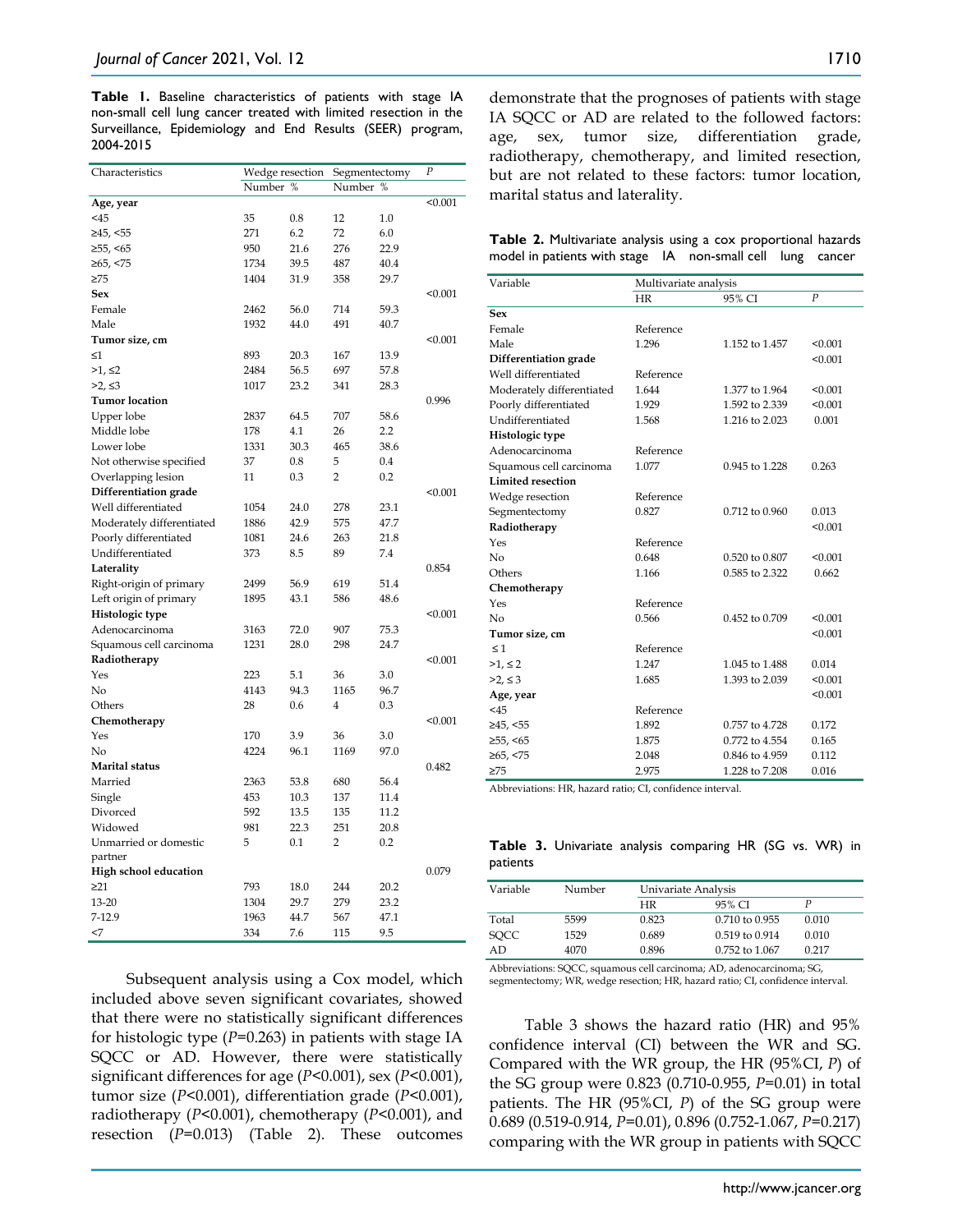and AD, respectively. These outcomes demonstrate that the comparative results of WR and SG are different in pathology subtypes of NSCLC: the SG yields better survival outcome than the WR in patients with stage IA SQCC, but the survival outcomes of SG and WR are generally equivalent in patients with stage IA AD.

#### **Comparison of survival curves between WR and SG**

According to Kaplan-Meier analysis, the survival curves were compared between WR and SG groups (Figure 2). The survival curve of the SG group is better than the WR group (log rank *P*=0.01) in total patients (Figure 2A). Similarly, the survival curve of the SG group is better (log rank *P*=0.01) than the WR group in patients with stage IA SQCC (Figure 2B). However, in patients with stage IA AD, the survival curves (log rank *P*=0.217) show no statistically significant difference between the WR and SG groups (Figure 2C). This outcome also demonstrates that the SG can yield better survival outcome than WR in patients with stage IA SOCC, but the SG and WR yield generally equivalent survival outcomes in patients with stage IA AD.

#### **Comparison of lung cancer-specific mortality between the WR and SG groups**

The lung cancer-specific mortality was 21.4 (940/4394) for WR group, and 17.8% (214/1205) for SG group in patients with stage IA NSCLC. The lung cancer-specific mortalities were 26.0% (320/1231) and 19.10% (249/1304) for the WR and SG groups in patients with stage IA SQCC, respectively. In patients with stage IA AD, The lung cancer-specific mortalities were 19.6% (620/3163) and 17.3% (157/907) for the WR and SG groups, respectively (Table 4). The outcomes indicate that the lung cancer-specific mortality of SG group is superior to WR group in stage IA SQCC, but this advantage decreases obviously in stage IA AD.

**Table 4.** Lung cancer-specific mortality, median survival time and mean survival time of WR and SG in different histologic types (SEER database, 2004-2015)

|              | Histologic Mortality n/N (%) |                 | Median survival |       | Mean survival |       |
|--------------|------------------------------|-----------------|-----------------|-------|---------------|-------|
| type         |                              |                 | time (months)   |       | time (months) |       |
|              | WR                           | SG              | WR              | SG    | WR            | SG    |
| <b>NSCLC</b> | 21.4 (940/4394)              | 17.8 (214/1205) | 38.00           | 37.00 | 44.56         | 45.02 |
| <b>SOCC</b>  | 26.0 (320/1231)              | 19.1 (57/298)   | 34.00           | 34.00 | 41.11         | 44.24 |
| AD           | 19.6 (620/3163)              | 17.3 (157/907)  | 39.00           | 38.00 | 45.90         | 45.28 |

Abbreviations: NSCLC, non-small cell lung cancer; SQCC, squamous cell carcinoma; AD, adenocarcinoma; WR, wedge resection; SG, segmentectomy.



**Figure 1. Study flow diagram.** Abbreviations: NSCLC, non-small cell lung cancer; NOS, not otherwise specified; RFA, radiofrequency ablation.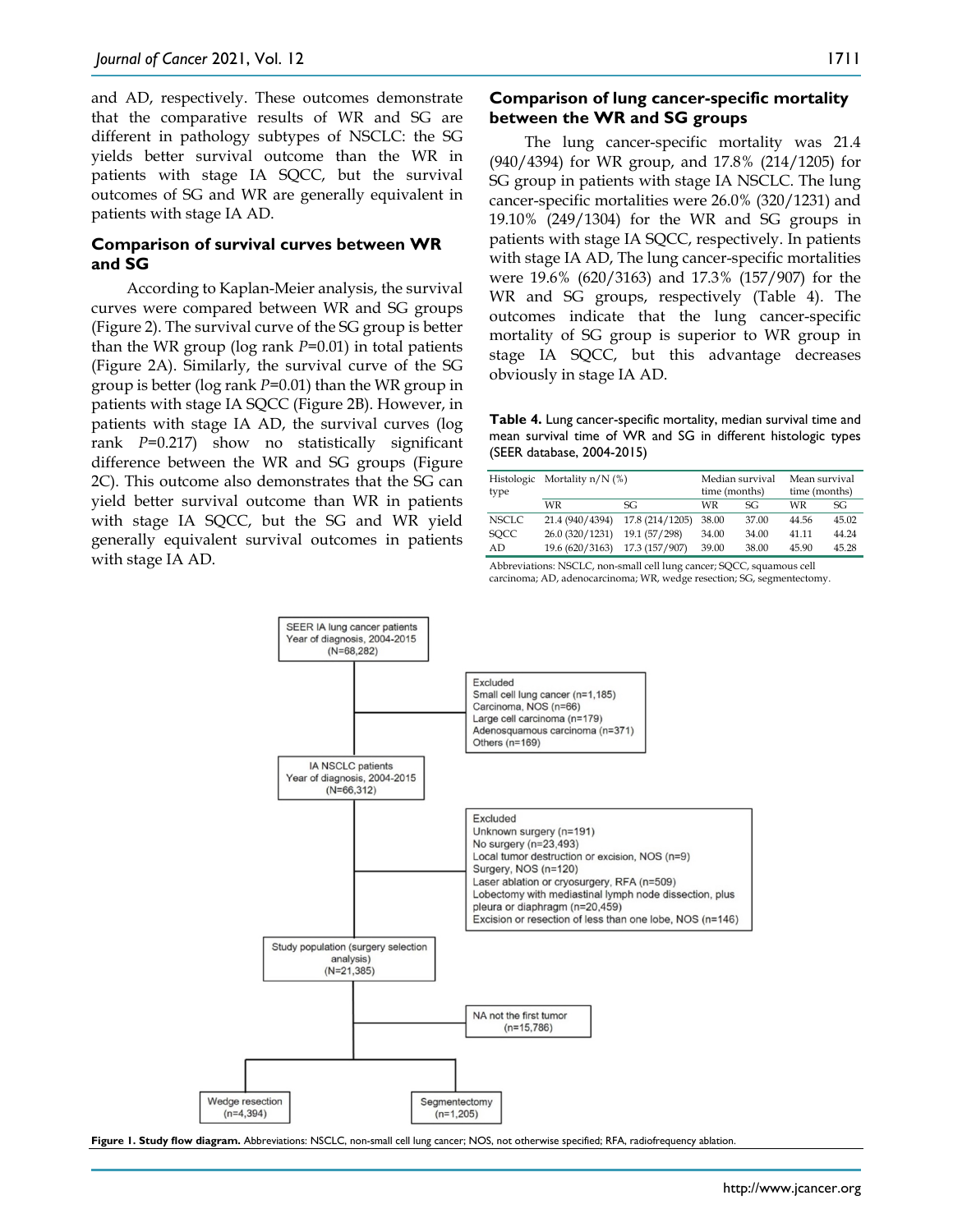

Figure 2. Comparison of survival curves between WR and SG. (A) Comparison of survival curves (P=0.01) in patients with stage IA NSCLC; (B) Comparison of survival curves (P=0.01) in patients with stage IA SQCC; (C) Comparison of survival curves (P>0.05) in patients with stage IA AD. Abbreviations: LCSS, lung cancer-specific survival; NSCLC, non-small cell lung cancer; SQCC, squamous cell carcinoma; AD, adenocarcinoma.

Table 4 also shows the median survival time and the mean survival time of WR and SG groups in different histologic types. In total NSCLC patients, the median survival time and the mean survival time were 38.0 months and 44.56 months for WR group, and 37.00 months and 45.02 months for SG group. In SQCC patients, the median survival time and the mean survival time were 34.00 months and 41.11 months for WR group, and 34.00 months and 44.24 months for SG group. In AD patients, the median survival time and the mean survival time were 39.00 months and 45.90 months for WR group, and 38.00 months and 45.28 months for SG group. The datum demonstrated that the difference of mean survival time is more obvious in SQCC than AD between WR and SG groups.

## **Discussion**

Currently, with advances in radiology and the emergence of lung cancer screening programs, a higher incidence of early stage NSCLC has been observed. In this scenario, limited resection has been adopted as an effective treatment for stage IA NSCLC patients, especially in the elderly and patients with pulmonary insufficiency. Over the past decade, SG has become more common and played an increasingly important role in the treatment of pulmonary

metastases. It is technically difficult for anatomic SG which not only demands a thorough understanding of the pulmonary anatomy, but also requires in-depth tomographic study of the location of the pulmonary nodules. Persistent pneumothorax (over five days) is the most common complication of SG, which occurs between 8% and 10% [19]. Therefore, the nodules must be well positioned to ensure safe resection. WR has been considered "inferior" cancer operation for nearly two decades, but much of the contemporary literature is contradictory and inconclusive. Several recent studies have shown that WR is even equivalent to lobectomy [20-22]. There is enough controversy to avoid overly dogmatic statements about the poor quality of WR in the absence of modern large-scale prospective trials. Instead, the surgeon should place the emphasis on the quality of the operation and ensure the most possible excision of margin when WR is required. Performed well, WR is maybe an appropriate surgical option.

Some researches has focused on which limited resection was better to the survival of NSCLC patients. Many people have reported that SG is superior to WR for NSCLC patients. For example, Dai et al. [23] considered that SG should be recommended for patients with NSCLC in whom lobectomy is unsuitable. Hou et al. [24] reported that SG results in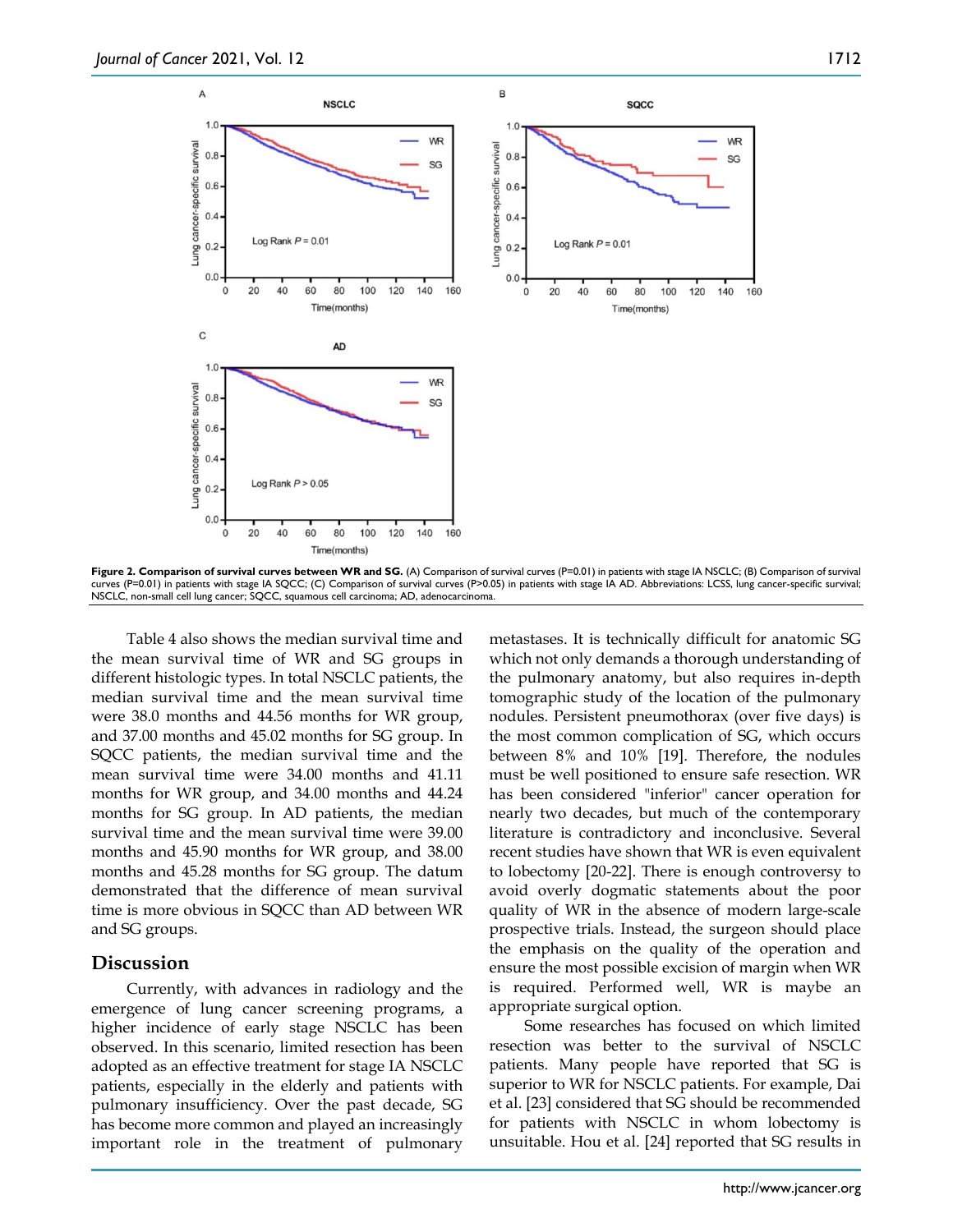higher survival rates than WR in patients with stage I NSCLC. Reveliotis et al.[25] reported that SG is superior to WR in terms of local recurrence and cancer-related mortality rates, and those authors recommended SG for high-risk patients. However, there were some different sounds about this view. In 2016, Altorki et al. [26] reported a retrospective analysis and concluded that WR maybe ontologically equivalent to anatomic SG for clinical T1a tumors. Sybron Harrison et al. [22] has reported a contemporary prospective randomized trial (ACOSOG Z4032) which supported to the view that WR and SG maybe equivalent methods of sub-lobar resection. In our study, we evaluated the survival outcomes of SG versus WR in patients with stage IA NSCLC. Although we found that SG yielded better survival rate than WR in overall patients, there were different in pathology subtypes of NSCLC. The result shows that SG yields better survival rate than WR in patients with stage IA SQCC, but SG and WR yield generally equivalent survival rate in patients with stage IA AD. In addition, patients underwent SG can obtain more advantageous mean survival time than WR in patients with stage IA SQCC, but this advantage almost lost in patients with stage IA AD. This result may provide patients with stage IA AD a personalized surgical option.

Admittedly, there are some limitations in our study, mainly owing to its retrospective design. For example, the lack of original datum from our own studies as well as validation for main findings and conclusion. In addition, the SEER database does not include some important information, such as the types of therapy, histological subtypes, and gene mutations. This information should be included in future prospective studies. Nevertheless, with the inclusion of 12 variables and nearly 5,600 patients in our cohort, the present study represents a wellbalanced analysis of SG and WR surgical methods. Thus, in the absence of data from prospective trials, our findings can provide information that is useful for the management of patients with stage IA SQCC and AD.

In summary, the prognosis of patients with stage IA NSCLC is related to a variety of factors.

According to the development trend of modern medicine, there must be a personalized surgical approach which should take into account the characteristics of each patient, the imaging characteristics of tumor as well as the impact on the quality of life and surgical recovery in the future. This study indicates that SG is superior to WR in patients with stage IA SQCC, but the survival outcomes of SG and WR are generally equivalent in patients with stage IA AD. The result may provide a basis for

individualized surgical option for stage IA AD patients.

# **Abbreviations**

NSCLC, non-small cell lung cancer; WR, wedge resection; SG, segmentectomy; SEER, Surveillance, Epidemiology and End Results; LCSS, lung cancerspecific survival; SQCC, squamous cell carcinoma; AD, adenocarcinoma; NOS, not otherwise specified; HR, hazard ratio; CI, confidence interval.

## **Acknowledgements**

We would like to thank all the staff of the National Cancer Institute for their efforts in the SEER program.

#### **Funding**

This work was supported by the National Natural Science Foundation of China (No. 81802262) and Shanghai Tenth Hospital's improvement plan for NSFC (No. 04.03.17.032, 04.01.18. 048).

#### **Author Contributions**

Conception and design: G.S.L. and S.S.X. Acquisition, statistical analysis or interpretation of the data: all authors. Drafting of the manuscript: L.H.F. and C.H.W. All authors reviewed and approved the final version of the manuscript.

#### **Ethical approval**

All procedures performed in studies involving human participants were in accordance with the ethical standards of the institutional and/or national research committee and with the 1964 Declaration of Helsinki and its later amendments or comparable ethical standards. For this type of study, formal consent is waived.

# **Competing Interests**

The authors have declared that no competing interest exists.

## **References**

- 1. Spiro SG, Porter JC. Lung cancer--where are we today? Current advances in staging and nonsurgical treatment. Am J Respir Crit Care Med*.* 2002; 166:1166-1196.
- 2. Nesbitt JC, Putnam JB Jr, Walsh GL, et al. Survival in early-stage non-small cell lung cancer. Ann Thorac Surg*.* 1995; 60:466-472.
- 3. Williams DE, Pairolero PC, Davis CS, et al. Survival of patients surgically treated for stage I lung cancer. J Thorac Cardiovasc Surg*.* 1981; 82:70-76.
- 4. Harpole DH Jr, Herndon JE 2nd, Young WG Jr, et al. Stage I non-small cell lung cancer. A multivariate analysis of treatment methods and patterns of recurrence. Cancer*.* 1995; 76:787-796.
- 5. Martini N, Bains MS, Burt ME, et al. Incidence of local recurrence and second primary tumors in resected stage I lung cancer. J Thorac Cardiovasc Surg*.* 1995; 109:120-129.
- 6. Xue W, Duan G, Zhang X, et al. Meta-analysis of segmentectomy versus wedge resection in stage IA non-small-cell lung cancer. Onco Targets Ther*.* 2018; 11:3369-3375.
- 7. Wisnivesky JP, Henschke CI, Swanson S, et al. Limited resection for the treatment of patients with stage IA lung cancer. Ann Surg*.* 2010; 251: 550–554.